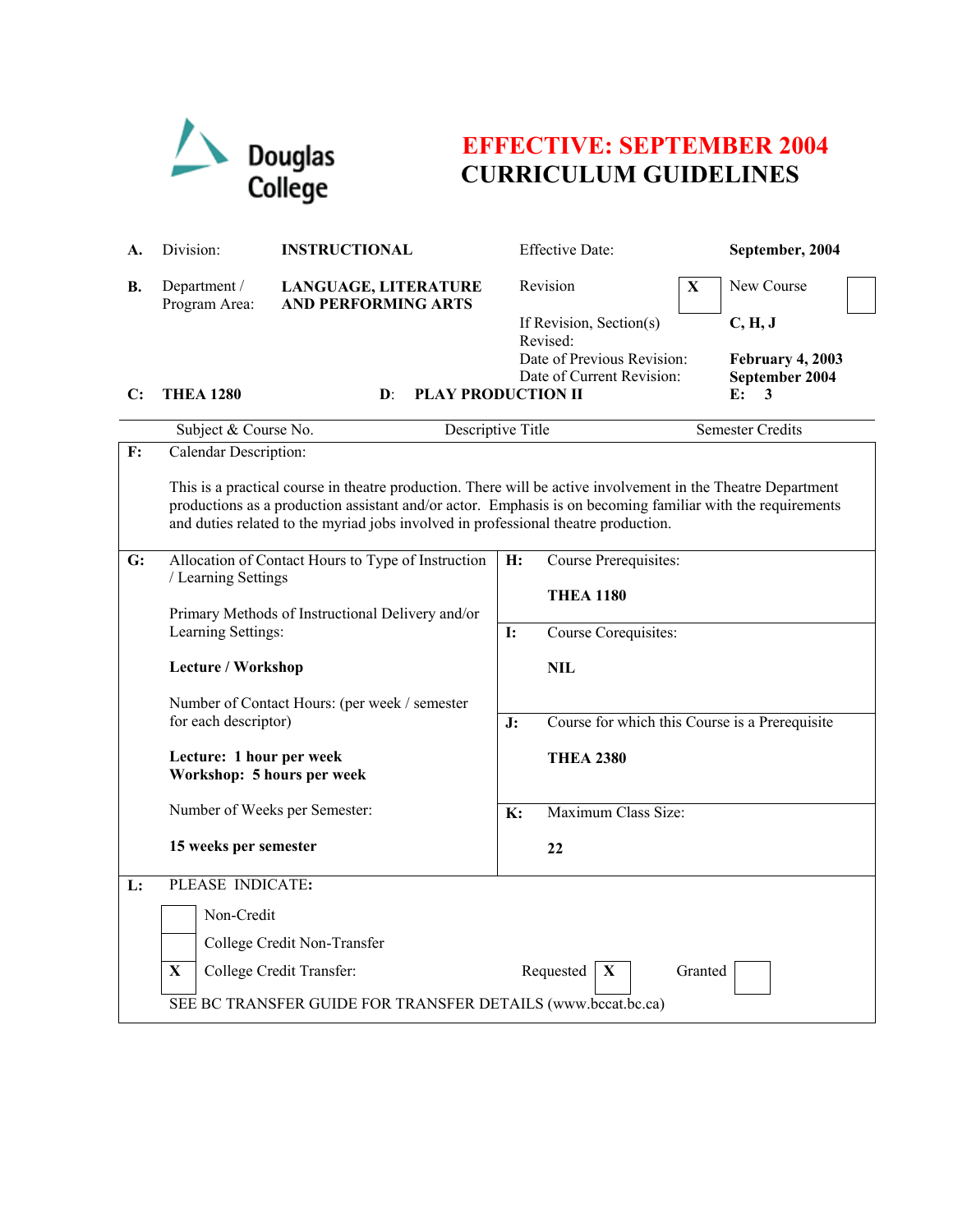| M:             | Course Objectives / Learning Outcomes                                                                                                                                                                                                                                                                                                                                                                                                                                                                                                                              |                                                                                                                                                             |  |  |  |  |  |
|----------------|--------------------------------------------------------------------------------------------------------------------------------------------------------------------------------------------------------------------------------------------------------------------------------------------------------------------------------------------------------------------------------------------------------------------------------------------------------------------------------------------------------------------------------------------------------------------|-------------------------------------------------------------------------------------------------------------------------------------------------------------|--|--|--|--|--|
|                | Upon completion of the course, the successful student should be able to:                                                                                                                                                                                                                                                                                                                                                                                                                                                                                           |                                                                                                                                                             |  |  |  |  |  |
|                | develop an understanding of the multiple aspects of staging a play and an appreciation of the<br>a)<br>teamwork, cooperation and discipline involved in the rehearsal, production, and performance of a<br>piece of theatre<br>if assigned to a production assistant position, demonstrate proficiency in a specific production related<br>b)<br>area such as box office, front of house, concession, etc.<br>if assigned to an acting position, demonstrate proficiency in the processes of rehearsal, character<br>$\mathbf{c})$<br>development, and performance |                                                                                                                                                             |  |  |  |  |  |
|                |                                                                                                                                                                                                                                                                                                                                                                                                                                                                                                                                                                    |                                                                                                                                                             |  |  |  |  |  |
|                |                                                                                                                                                                                                                                                                                                                                                                                                                                                                                                                                                                    |                                                                                                                                                             |  |  |  |  |  |
|                | $\mathbf{d}$<br>demonstrate a responsible and professional attitude towards his or her assigned tasks.                                                                                                                                                                                                                                                                                                                                                                                                                                                             |                                                                                                                                                             |  |  |  |  |  |
| N:             | Course Content:                                                                                                                                                                                                                                                                                                                                                                                                                                                                                                                                                    |                                                                                                                                                             |  |  |  |  |  |
|                | Students will become familiar with the production and/or performance related requirements of staging a major<br>theatrical production. They will learn specific vocabulary and terminology appropriate to theatre production.<br>They will learn specific production related tasks and learn to apply appropriate resources and procedures to<br>accomplish the tasks.                                                                                                                                                                                             |                                                                                                                                                             |  |  |  |  |  |
|                | Examples of Production related tasks:                                                                                                                                                                                                                                                                                                                                                                                                                                                                                                                              |                                                                                                                                                             |  |  |  |  |  |
|                | Box Office:                                                                                                                                                                                                                                                                                                                                                                                                                                                                                                                                                        | Ticket sales<br>Cash reconciliation<br>Scheduling<br>Management responsibilities<br>Public interaction<br>Procedures related to performance                 |  |  |  |  |  |
|                | Acting:                                                                                                                                                                                                                                                                                                                                                                                                                                                                                                                                                            | Rehearsal procedures<br>Ensemble work<br>Character development<br>Interaction with crew members<br>Performance requirements                                 |  |  |  |  |  |
|                | Concession:                                                                                                                                                                                                                                                                                                                                                                                                                                                                                                                                                        | Scheduling<br>Cash reconciliation<br>Management responsibilities<br>Public interaction<br>Marketing assessment                                              |  |  |  |  |  |
|                | Front of House:                                                                                                                                                                                                                                                                                                                                                                                                                                                                                                                                                    | Display coordination<br>Scheduling<br>Management responsibilities<br>Ushering responsibilities<br>Communication with Stage Management<br>Public interaction |  |  |  |  |  |
| $\mathbf{O}$ : | Methods of Instruction                                                                                                                                                                                                                                                                                                                                                                                                                                                                                                                                             |                                                                                                                                                             |  |  |  |  |  |

Lectures will introduce the nature of individual production related jobs and place each job within the context of the production. Lectures will also include extensive use and explanation of vocabulary and terminology appropriate to theatre production.

In workshop sessions, students will work on real tasks related to production. Students will work individually and in small groups to prepare, coordinate and perform all the necessary functions of the specific production related tasks for which they are responsible.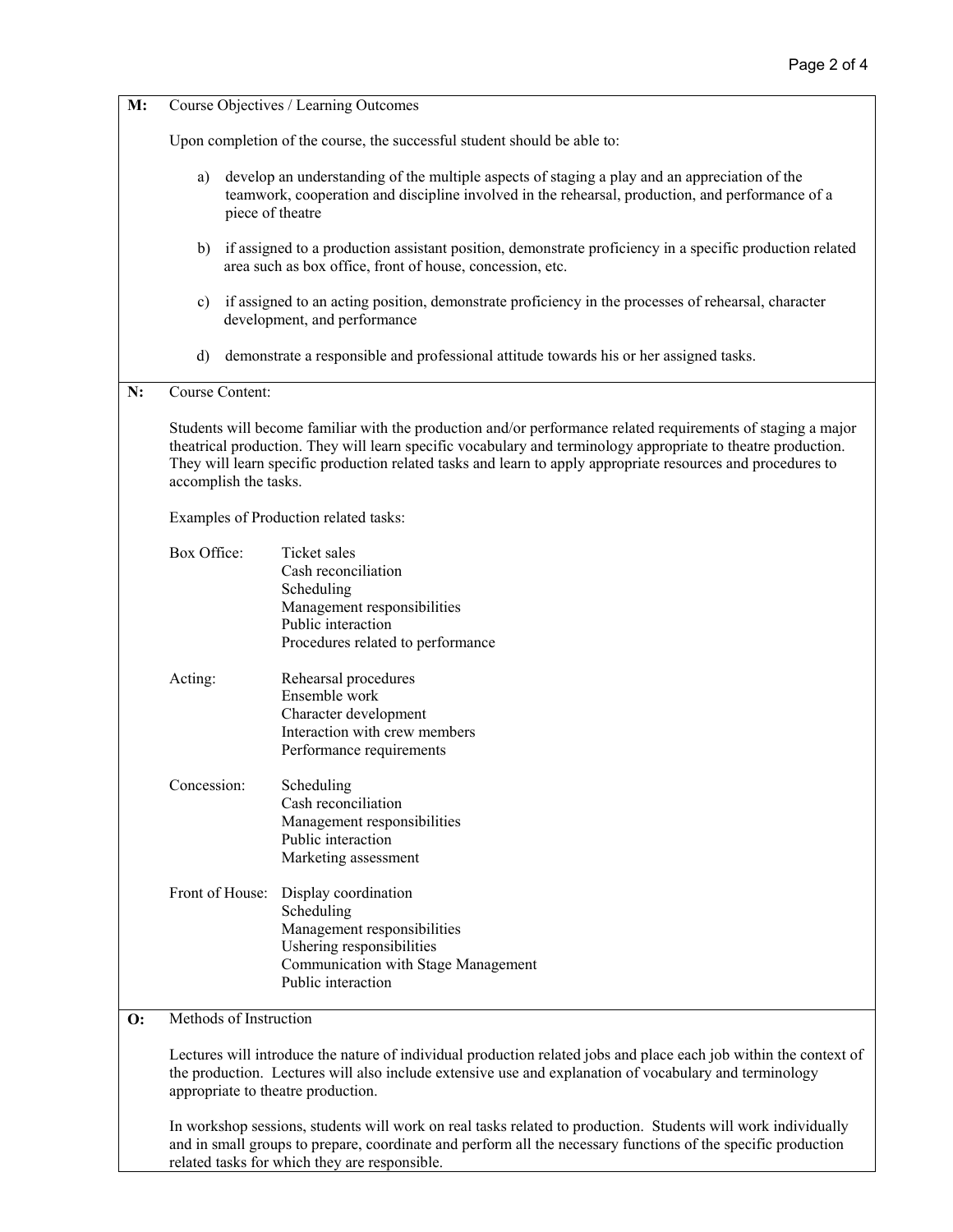A list of recommended textbooks and materials is provided on the Instructor's Course Outline, which is available to students at the beginning of each semester.

## **Q:** Means of Assessment

### Attendance (10%)

Due to the fact that this is a studio course, full attendance and regular punctuality is mandatory. The following deductions will apply: 3% off the final mark per missed class or scheduled work shift and .5% off the final mark per late class or scheduled work shift.

#### Written Journal (5%)

Students are expected to keep a journal for this course. Student reflections on class material and production related jobs should be recorded at appropriate times throughout the semester. The instructor is most interested in seeing if the student is able to express his/her understanding of how to apply the class work to production related tasks.

#### Attitude/Participation/Progress (10%)

Students are expected to approach their work in a mature and professional manner. Promptness, out-of-class preparation, and consideration of others will be reflected in this mark. Students are expected to participate fully in all aspects of the course, not only individually but also as supportive team and ensemble members. Students will be assessed on an ongoing basis according to level of commitment and self-motivation and the application of classroom theory to appropriate tasks. Students will be assessed with respect to the following: overall professional attitude and deportment; professional conduct with directors, instructors, staff, peers and audience members; successfully meeting all job related deadlines; working effectively and considerately with others; ensuring written work is neat and thorough; taking on additional responsibilities above and beyond job assignments; thoughtful contribution to the ensemble and to the production; degree of success in fulfilling the requirements of each production related task.

### Written Work Assignments, Production Work, and Quizzes (65%)

Students will answer several Quizzes on vocabulary, terminology, specific production procedures and requirements. Production work will be assessed by the instructor with respect to specific criteria for each production related job such as preparation of schedules, management briefing, crew briefing, meeting deadlines, creative contribution, etc. More extensive written assignments will also be assigned with respect to individual production job assignments and to the course content as a whole. The weighting and number of Written Work Assignments and Quizzes shall be determined by the instructor but shall correspond to the following guideline:

Up to 3 assignments  $x$  5% Up to 4 assignments  $x$  10% Up to 3 assignments  $x$  15% Quizzes to a total of 10%

Note: in the cases where a student performs as an actor, a percentage of the Written Work Assignments, Production Work and Quizzes mark (percentage to be determined prior to the beginning of the semester and depending on the demands and nature of the role) will be determined by the director of the production using the criteria stipulated for THEA 2380 or THEA 2480.

#### Self Evaluation (10%)

Students will complete self-evaluations with respect to the following: professional attitude and deportment; professional conduct with directors, instructors, staff, peers and audience members; successfully meeting all job related deadlines; working effectively and considerately with others; ensuring written work is neat and thorough; taking on additional responsibilities above and beyond job assignments; thoughtful contribution to the ensemble and to the production; degree of success in fulfilling the requirements of each production related task.

| Attendance                             | 10%     |
|----------------------------------------|---------|
| Attitude/Participation/Progress        | 10%     |
| Journal                                | 5%      |
| Written Work, Production Work, Quizzes | 65%     |
| Self-evaluation                        | 10%     |
| TOTAL                                  | $100\%$ |